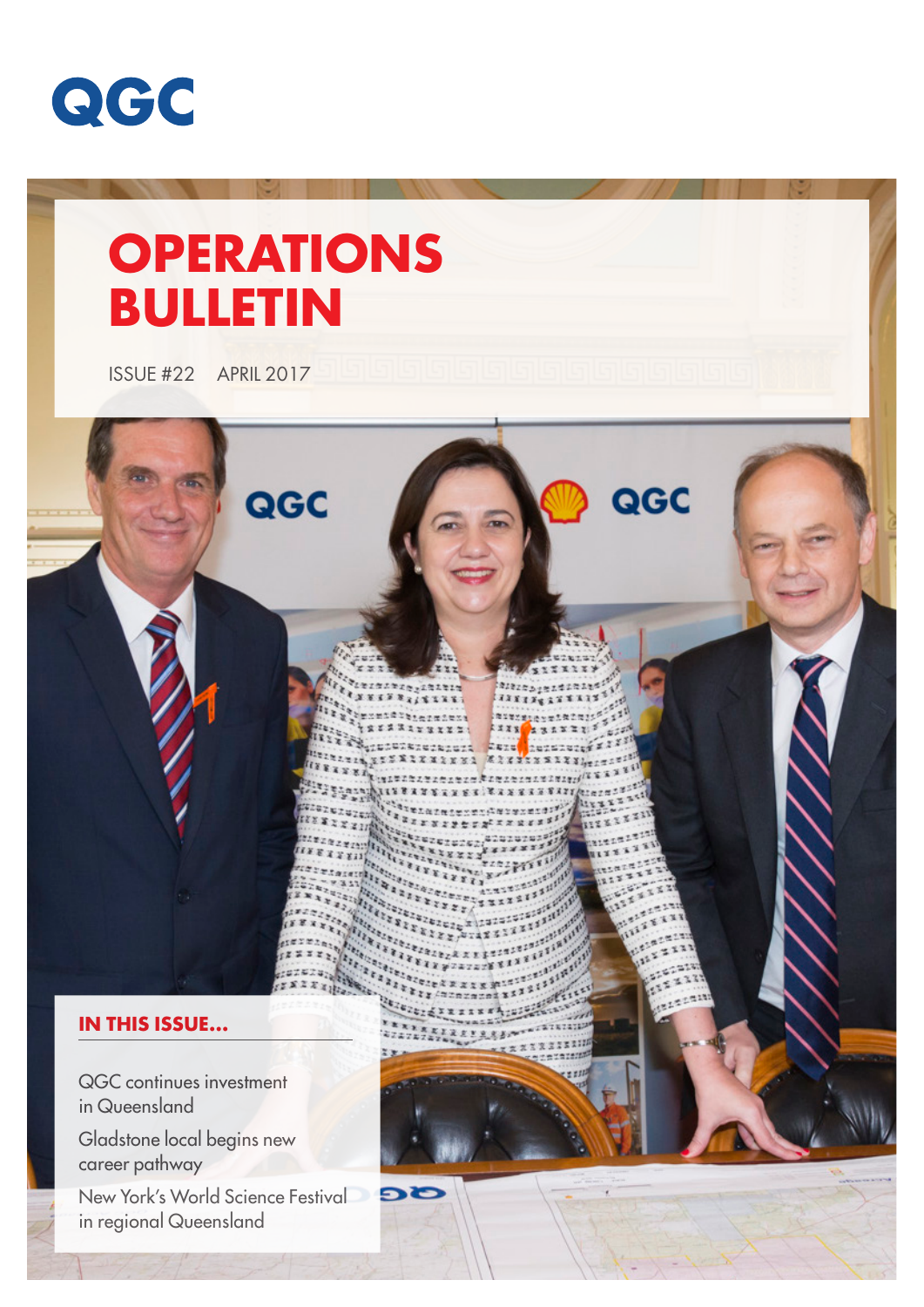# INVESTING IN EAST COAST GAS SUPPLY



Minister for State Development and Minister for Natural Resources and Mines Anthony Lynham, Premier of Queensland Annastacia Palaszczuk and former Shell Australia Country Chair Andrew Smith recently announced new jobs and investment for Queensland at Parliament house.

QGC is continuing its investment in Queensland with the drilling of up to 161 additional wells – a move that enables further supply to both domestic customers and natural gas exports.

"Project Ruby" expands on QGC's operations in the Surat Basin, and will underpin 350 new and existing jobs in regional Queensland during the 16 month construction, and sustain QGC's gas production as older wells decline.

Former Shell chairman Andrew Smith said this latest project was the company's way of continuing to supply gas into the east coast market whilst protecting valuable export jobs in regional Australia.

"This is the next significant milestone for the QGC project and a further vote of confidence in Queensland's onshore gas industry," he said.

"We are proud to be investing in regional Queensland, where state and local government have had the vision to establish the rules for a gas industry that creates jobs and supports farmers by providing water, building new roads and paying taxes.

"During construction the Queensland gas industry created more than 40,000 jobs, and even today after construction has been completed it employs 13,000 people.

"Queensland has shown itself to be a leader in creating an onshore gas industry, creating valuable export jobs, and today's announcement shows the industry is growing and creating more jobs.

"Local gas production also means Queensland customers will pay less for gas than those in southern states. This is a competitive advantage for Queensland business in attracting manufacturing jobs from Victoria where gas customers will be forced to pay more for political reasons."

The new wells will be drilled in 2017 and 2018 in QGC's existing tenements in south-west Queensland.

New jobs associated with the project will be advertised in the Surat Basin – and will provide local people an opportunity to find well paid jobs in their communities.

QGC supplies more than 10% of Australia's east coast aas demand and 40% of Queensland's demand.

**"QUEENSLAND HAS SHOWN ITSELF TO BE A LEADER IN CREATING AN ONSHORE GAS INDUSTRY, CREATING VALUABLE EXPORT JOBS, AND TODAY'S ANNOUNCEMENT SHOWS THE INDUSTRY IS GROWING AND CREATING MORE JOBS.**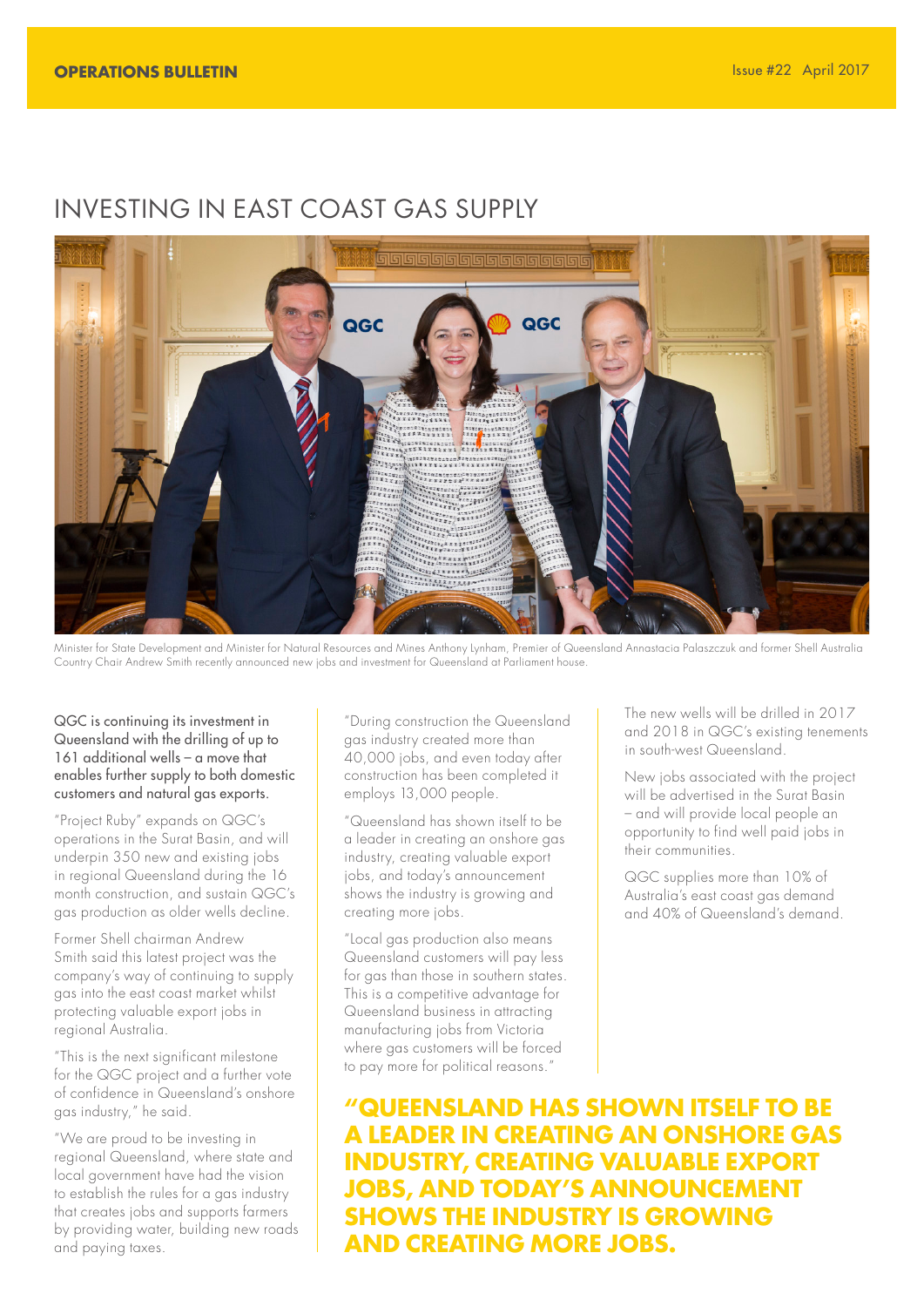# **CHARLIE PROJECT UPDATE**



#### The first phase of commissioning the Charlie project for operations is underway.

Electrical testing has been completed for the high voltage overhead power line, Charlie Substation and Charlie pump station, which are now connected and energised.

The Charlie pond is receiving water from operating wells. The Charlie and Philip ponds are connected via a water pipeline to Woleebee Creek where the water will be processed at the Northern Water Treatment plant. The processed water will be supplied for beneficial use via the Glebe Weir Water Supply Scheme.

The staff at Charlie conducted a litter pick-up campaign along the roads leading to the construction site.

# QGC UPGRADES ROADS

QGC is upgrading various roads, some of which are currently being worked on, and other upgrades will start in coming weeks. Road upgrades are summarised below:

#### **PERRETS ROAD**

Upgrading and gravel surfacing on Perrets Road is complete. Due to recent dry conditions the road has become dusty. QGC has arranged for dust to be controlled however drivers should reduce speed and stay to the left when travelling through dusty areas.

#### **RYALS ROAD**

Further sealing of Ryals Road was completed in late-March 2017. Speed restrictions and traffic controls will continue to be in place.



Planning for the construction of the floodway across Horse Creek has been delayed and these works will be constructed by Western Downs Regional Council later this year. Further notice on road closures will be provided prior to the works commencing.

#### **BUNDI ROAD**

The Western Downs Regional Council has lifted the five tonne load restriction on the Sundown Creek Bridge. A 42.5 tonne load restriction is now in place. Vehicles above this mass are required to use the side-track around the bridge.

Weather conditions and unforseen events, may impact dates and timings. All works will be performed in accordance with a council approved traffic management plan. Please adhere to the advisory traffic signage installed before and during the closure periods. We thank you for your patience and encourage all drivers to keep safe and drive to conditions.

Increased traffic to the Charlie project is expected as construction progresses. QGC's detailed transport management plan for the project includes In-vehicle Monitoring System tracking for all QGC vehicles and traffic controls in affected areas. For any concerns please phone the QGC Community Information Line on 1800 030 443.

Although it may be frustrating for some drivers, QGC's people are required to comply with advisory speed signs when driving for QGC. Penalties for not adhering to road rules can include dismissal.

QGC also advises not to overtake roadtrains, particularly as dry weather means dust will reduce visibility.

#### **FOR LANDHOLDERS**

Landholders planning to do any digging around buried pipelines should call 'Dial Before You Dig' (call 1100, www.1100.com.au) to obtain the specific location of the pipelines and associated infrastructure.

Call the QGC Operations Centre (1800 77 88 98) to report any emergencies, damage or vandalism, flooding, subsidence, washouts or erosion, unauthorised access to easement facilities or uncontrolled fires.

#### **SURAT BASIN**

This section features information about activities in our natural gas development areas that cover more than 4,900 square kilometres and span from south of Tara to northwest of Wandoan.

#### **WELL SITE INSPECTIONS**

A team of 50 operators inspect each of QGC's more than 2,500 wells once a fortnight. Operators are required to adhere strictly to land access and weed management rules for individual properties. This team, who drive utility vehicles, represent a major proportion of our light vehicle movements around the region.

#### **PIPELINE INSPECTIONS**

QGC operators work in small teams to inspect the 543km Wallumbilla Gladstone Pipeline easement to monitor the infrastructure and progress of vegetation rehabilitation.

In March, the following activities will occur:

- Aerial inspections from west of Dalby (Ruby Jo site) to west of Wandoan (Woleebee Creek site) and between Chinchilla and Gladstone during the first half of the month.
- Daily, on-ground easement inspections from west of Dalby (Ruby Jo site) to Gladstone.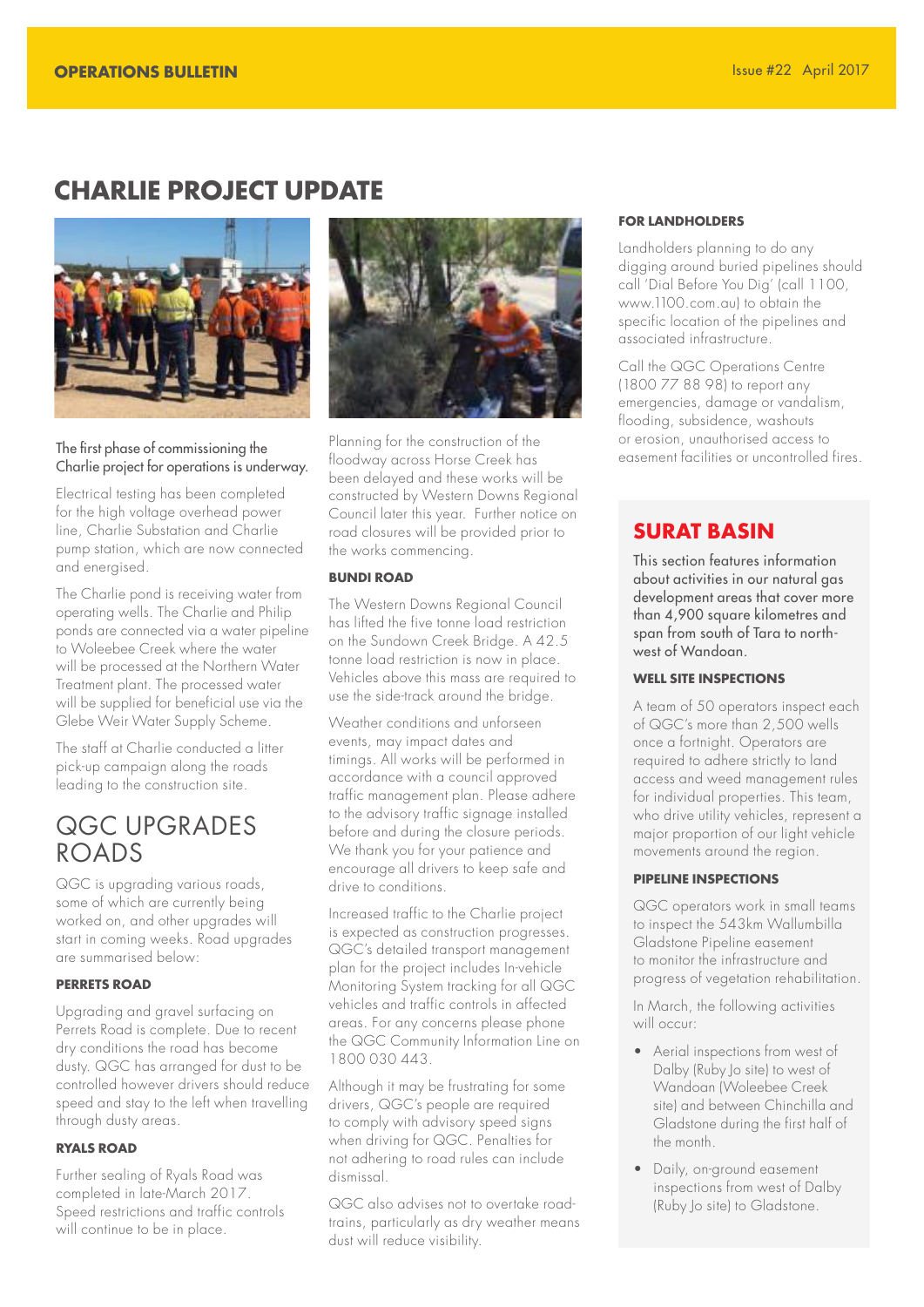### **WATER TREATMENT**

The Northern Water Treatment Plant, at Woleebee Creek southwest of Wandoan, and the Kenya Water Treatment Plant, south-west of Chinchilla, are successfully processing water produced in the surrounding gas fields for beneficial use within these regions.

These two water treatment plants enable QGC to make available 97% of produced water for beneficial use.

The following table summarises the average daily production at each water treatment plant and the total volume of water beneficially used to date in 2017.

| <b>WATER</b><br><b>TREATMENT</b><br><b>PLANT</b> | <b>AVERAGE DAILY</b><br><b>PRODUCTION</b><br>(MARCH 2017) | <b>2017 YEAR TO DATE</b><br><b>PRODUCTION FOR BENEFICIAL USE</b><br>(AS AT 20 MARCH 2017) |
|--------------------------------------------------|-----------------------------------------------------------|-------------------------------------------------------------------------------------------|
| Kenya                                            | $40$ ML/d                                                 | 2,841 ML                                                                                  |
| Northern                                         | $15$ ML/d                                                 | 1.061 ML                                                                                  |

# **GLADSTONE** GLADSTONE LOCAL ON A NEW CAREER PATHWAY WITH LNG PROCESS OPERATOR TRAINING

The ten Gladstone locals embarking on the innovative LNG Process Operator Training Program are excited to start their studies and enter a new career pathway in the LNG industry.

Amy Varker, one of QGC's six LNG Operator trainees is a Gladstone local, raised in Calliope and completed her studies at Gladstone State High School in 2010. Amy finished high school and became a travel agent for five years. She then went on to work at the Gladstone Airport for Qantas Link, which is where she realised she would like a hands-on role.

After seeing the 2016 trainees start their new careers in the LNG industry, Amy applied for the 2017 intake.

"After my first interview, I knew for sure this was the industry I wanted to be immersed into, not just for the career progression in my home town, but because the more I researched, the more interesting the LNG process became to me," she said.

"I can't wait to create a future in this industry, alongside all of my fellow trainees.

The LNG Process Operator trainees began their studies February, embarking on the program which enables Gladstone locals with no LNG experience to start gaining qualifications to apply for LNG Process Operator roles.

They will follow in the footsteps of the 2016 trainees who comprised the first intake and are now either employed full-time or completing their on-the-job experience on Curtis Island.

The 2017 trainees will study at Central Queensland University and gain practical, first-hand experience at QGC and Australia Pacific LNG downstream operator ConocoPhillips' facilities, who are jointly funding and supporting the program.

# **BECOMING A SUPPLIER**

QGC supports the long-term, economic sustainability of the regions in which we operate through providing the opportunity to supply the business with competitively priced goods and services.

Our Local Content Policy targets four goals: supporting competitive procurement, facilitating job creation, promotes reconciliation and builds economic sustainability.

We actively encourage our employees and contractors to source quality, cost-effective goods and services locally, based on full, fair and reasonable opportunities.

This is in line with our participation in the voluntary Queensland Resources and Energy Sector Code of Practice for Local Content administered by the Queensland Resources Council and as required, project-based Australian Industry Participation Plans.

Visit www.bg-group.com/807/ sustainability/becoming-a-supplier/ to register your interest in becoming a supplier or for a fact sheet on how to access our supply chain.



Amy Varker is embarking on a new career pathway, leaving the travel industry to join five other Gladstone locals undertaking QGC's LNG Process Operator traineeship.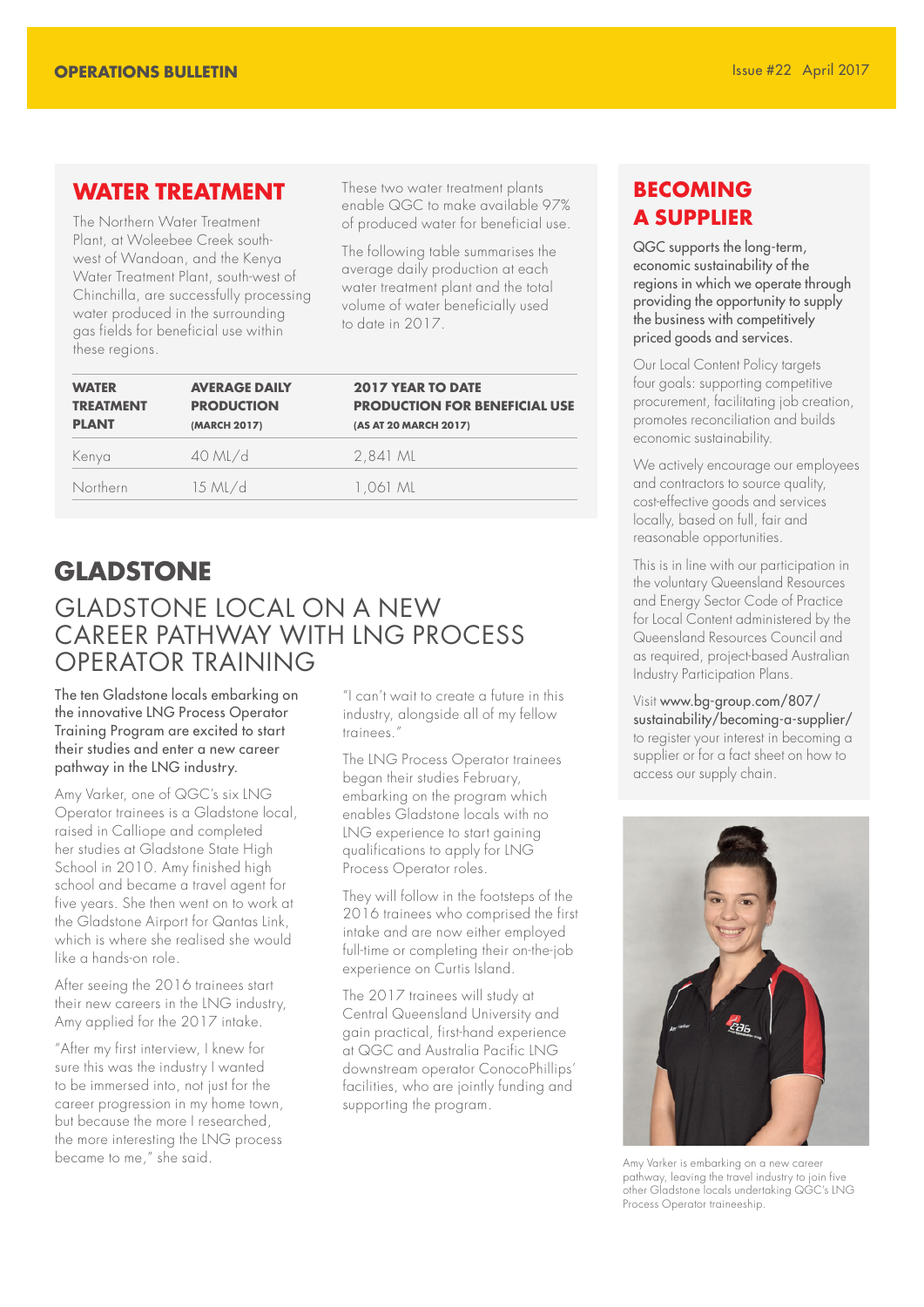# **COMMUNITIES**

| <b>DATE</b>        | <b>LOCATION</b> | <b>ACTIVITY</b>                                                                                                                                                                                                             |  |
|--------------------|-----------------|-----------------------------------------------------------------------------------------------------------------------------------------------------------------------------------------------------------------------------|--|
| 6 April            | Gladstone       | Gladstone Engineering Alliance Supply Chain Expo, 9am - 2pm.<br>Leo Zussino Building, CQ University, Bryan Jordan Drive, Gladstone.Free.<br>For more information: www.gea.asn.au/events/gea-supply-chain-expo-2017-visitors |  |
| $12 - 16$<br>April | Gladstone       | Gladstone Harbour Festival, Free.<br>Various events held across the festival: gladstonefestival.com/harbourfestival                                                                                                         |  |
| 16 April           | Gladstone       | QGC Festival Finale! Gladstone Harbour Festival concert from 7pm. GPC Marina Main Stage. Free.<br>Various events held across the festival: gladstonefestival.com/harbourfestival                                            |  |
| $21 - 22$<br>April | Wandoan         | Wandoan Show. 92 Roche Creek Road, Wandoan. \$25 family, \$13 single.<br>For more information: www.wandoanshow.com.au/                                                                                                      |  |
| 25 April           | <b>Various</b>  | Anzac Day services<br>For more information: www.rslqld.org/                                                                                                                                                                 |  |
| $28 - 30$<br>April | Gladstone       | Boyne Tannum Hookup. Bray Park, Wyndham Avenue, Boyne Island, Queensland. Free<br>For more information: boynetannumhookup.com.au/                                                                                           |  |

# **CHINCHILLA STATE HIGH SCHOOL STUDENTS INSPIRED ON POSSIBLE CAREER PATHWAYS**

Chinchilla State High School students heard from a panel of experts on possible career pathways from studying science, technology, engineering and math (STEM) during a visit to the Queensland Museum for the Hadron Collider exhibit earlier this year.

QGC's Principal Water Operations Engineer Mike Sudmalis, Brownfields Project Engineer, Neil Meade and Production Excellence Manager, Katrina Mullin, spoke to the students about their career journey and how STEM education had played a role in developing their careers.

The students asked questions such as what they should look for in future employers, what they could do to increase their likelihood of getting a job and what other careers QGC offers. QGC's Future Makers partnership aims to create a whole-of-life approach to STEM education.

The Future Makers program is being delivered to six pilot schools in Chinchilla, Gladstone and Brisbane in years six and nine. The program focuses on four key areas of raising awareness of STEM subjects through direct engagement, teacher development, public engagement and research.

The program is shaping and changing the way teachers teach these vital subjects by using real industry professionals to bring STEM subjects to life.

The program is allowing schools to track increased uptake and performance of STEM subjects. The University of Queensland's School of Education is studying the benefits to student learning.

The program was launched in 2015 with QGC and the Queensland Museum Network.



Chinchilla State High School students hear from QGC panellists on the possible career pathways by studying science, technology, engineering and maths subjects.